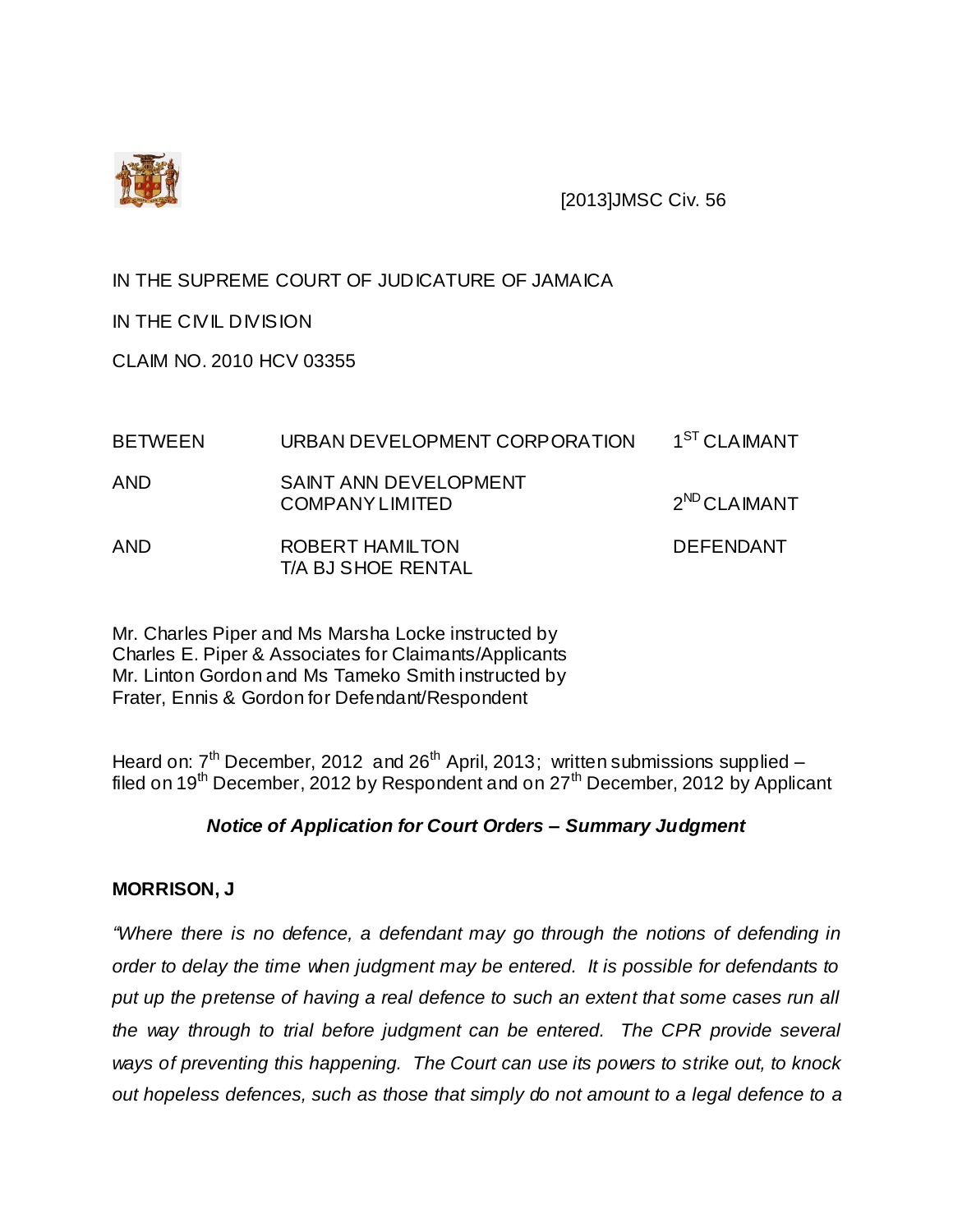*claim. Entering summary judgment …. Is used where a purported defence can be shown to have no real prospect of success and there is no other compelling reason why the case should be disposed of at trial" – per Blackstone's Civil Practice, 2011, Chapter 34, paragraph 341.*

[1] Let me begin by engaging the facts in this dispute. As such it is to the pleadings that one must have recourse to in order to determine the merits of this application for summary judgment.

## *The Pleadings*

[2] By a Further Amended Claim Form filed on May 3, 2004 both Claimants sought to recover the sum of \$6,952,545.80 being the amount which they claim is due and owing by the Defendant who trades as B.J. Shoe Rental of Dunns River Craft Market, Main Street, Ocho Rios in the parish of ST. Ann" for outstanding licence fees inclusive of General Consumption Tax due for the period January 1, 2005 to February 28, 2009 in respect of the conduct of his said business at Dunns River Falls and Park and for an order for possession of that portion of the premises occupied by him, his license (sic) having been terminated. The sum claimed includes Court Fees and attorney's Fixed Costs on the issue to the date of commencement of these proceedings."

[3] According to paragraph 1 of the Amended Particulars of Claim the First Claimant is a Statutory Corporation and is the registered proprietor of the Dunns River Falls and Park, the subject property involved in this suit. The second Claimant managed the Dunn's River Falls and Park on behalf of the First Claimant. Says paragraph 2 "the Defendant trades as BJ Shoe Rental … and operate their business on the First Claimant's property, "that is at the Dunn's River Falls and Park (the Park).

[4] Of significance is paragraph 3 which I now quote in extenso: "In or about 1993, an oral licence was granted to the Defendant by the Second Claimant to operate his said business at the Park and pay therefore a monthly licence fee of J\$2,300.00. By letter dated November 21, 2005, the first Claimant reminded the Defendant that effect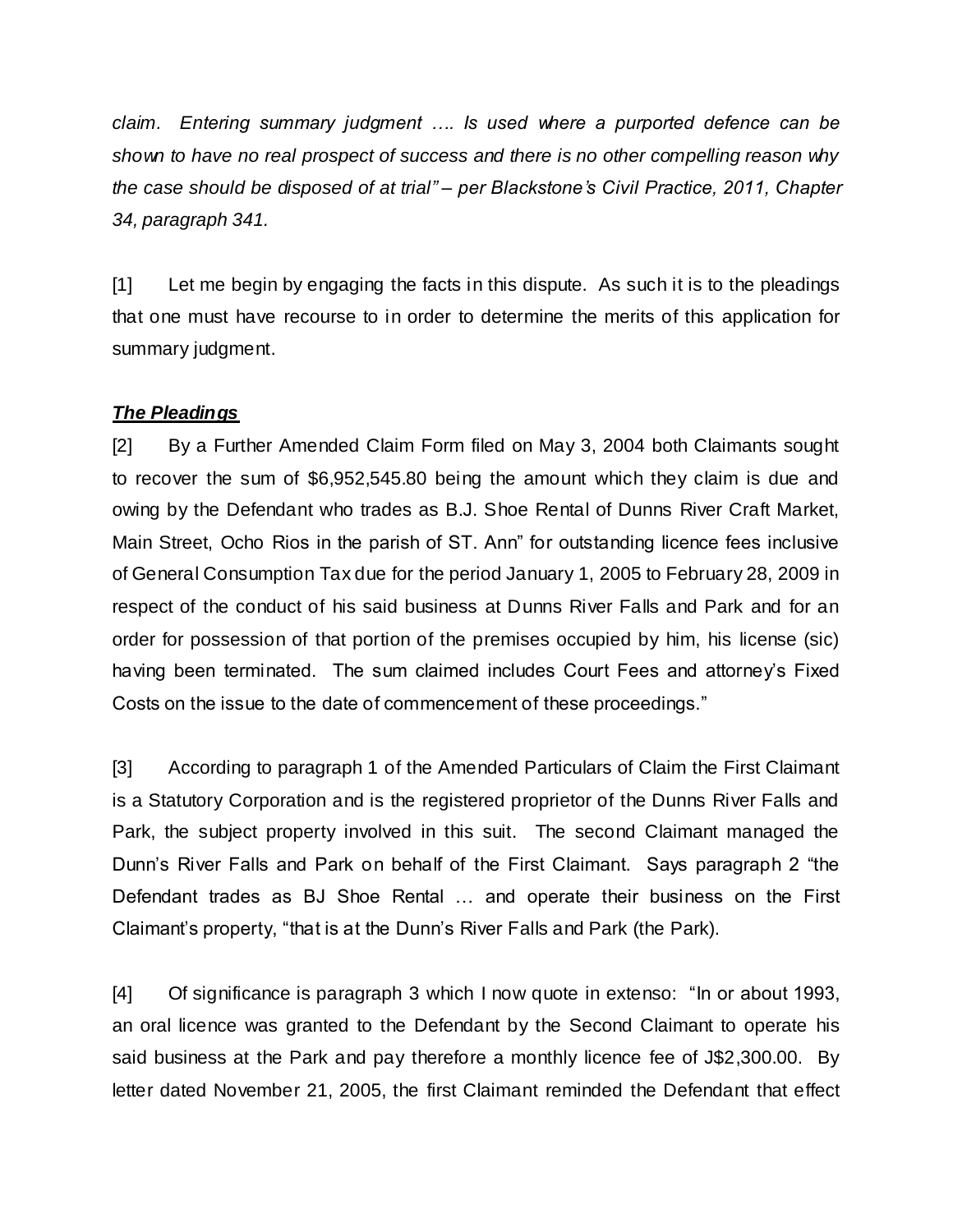Janaury 1, 2005, the monthly licence fee would be increased to US\$2000.00 to be paid on the first day of each month and called upon him to clear arrears of US\$18,605.00 which was then outstanding": See paragraph 4. Paragraph 5 alleges that the Defendant continued to operate his business from the Park and in breach of the licence "has continued to fail, neglect or refuse to pay the licence fee."

[5] The first Claimant demanded of the Defendant, according of paragraph 6, that he clear the balance of US\$24,806.00 due and owing as of March 3, 2006. Also asserts paragraphs 7 and 8, the First Claimant also demanded from the Defendant payment of outstanding licence fees of US\$81,653.48 as at January 1, 2009 plus GCT for the period December 1, 2004 to February 28, 2009. Paragraphs 9 and 10 contain, in my opinion, the seeds to the resolution of this application. Paragraph 9 reads: "By letter dated January 27, 2009, the Defendant requested of the First Claimant an extension of time within which to pay the outstanding licence fee. "Consequently, by Notice dated March 9, 2009, according to paragraph 10, "the Defendant's license (sic) was determined and he was required to vacate and deliver up possession of all that part of the Claimant's said property occupied by him to the Claimants". Notwithstanding, continues paragraph 11, the Defendant has neglected or refused and continues to neglect and refuse to pay the said outstanding licence fees despite the demands from the First Claimant and the sum of US\$6,940,545.00 remains outstanding. Also, the Defendant has neglected or refused to vacate the said portion of the premises occupied by him as licensee despite the termination thereof.

#### *The Defence*

[6] I shall here be concentrating on the substantiality of the mounted defence so as to locate the points of departure between the litigants.

Paragraph 3 of the Defence deflects the Claimants depiction of their relationship as being one of licensor/licensee by asserting that the Defendant is a monthly tenant since 1994 paying a monthly rent of J\$2,300.00. Further, says he, demands were made of him by servants and/or agents of the Claimants that he vacate the said premises under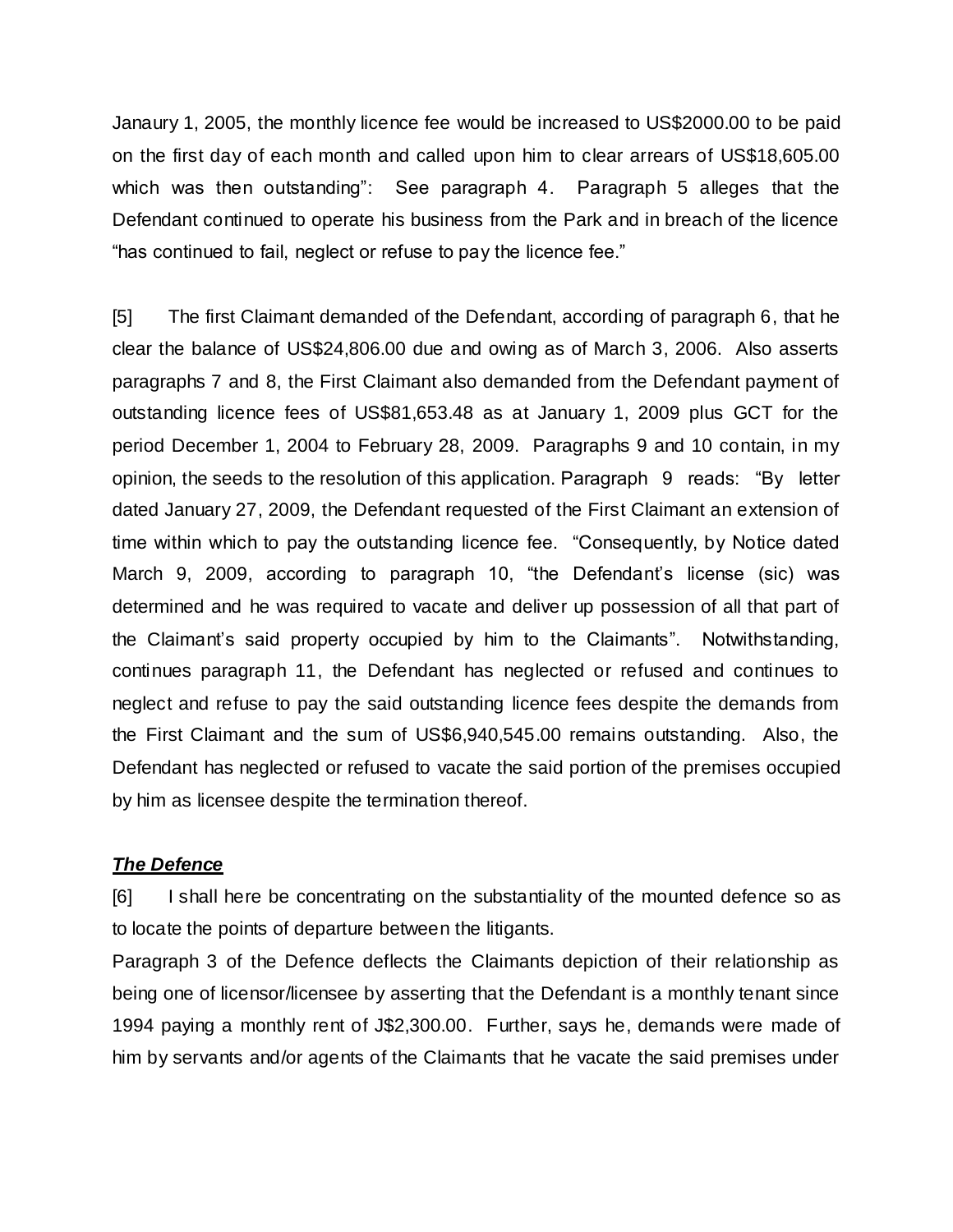the pretext of him being a licensee and that as such he "can be thrown off the property" as the Claimants had other tenants they wish to give the premises to.

[7] According to paragraph 5, the Defendant denies that he agreed to pay a monthly rental or monthly licence fee of US\$2,000.00, "and only made payments in United States Dollars when he was threatened with immediate eviction."

[8] As part of the Claimant's strategy to achieve a forced eviction from the premises, enjoins the Defendant in paragraph 6, the Claimants increased the rent from J\$2,300.00 to US\$2,300.00. In so doing, proclaims paragraph 7, "the said increase was arbitrary, oppressive, in breach of the Rent Restriction Act and disproportionate and imposed in an effort to force the Defendant off the said property."

[9] Paragraph 9 in staying within the theme of coercive conduct on the part of the agents and/or servants of the Claimants maintains that "in an effort to save businesses and without legal advice and in fear of the servants and/or agents of the Claimants the Defendant made some payments in United States Dollars. However at no time did the Defendant agreed or accepted the said sum of United States Two Thousand Dollars (\$2,000.00) as the rent he should pay (sic)."

[10] When looked at together paragraphs 12 and 13 accuses "the Claimant, a publicly owned Corporation" of unconscionable conduct and was indulging unconscientious use of its powers; price-gouging, oppression and victimization.

[11] As to paragraph 9 of the Claimants' Particulars of Claim the Defendant's traverse is that he wrote a letter therein referred to "in a desperate effort to save his business and the jobs of his employees".

[12] Pleadings having closed I now invite attention to annexes in support of the Claimants' Particular of Claim.

The first is a letter referred to at paragraph 3 of the Claimants' particulars, under the signature of the First Claimant's Executive Chairman to the Defendant dated November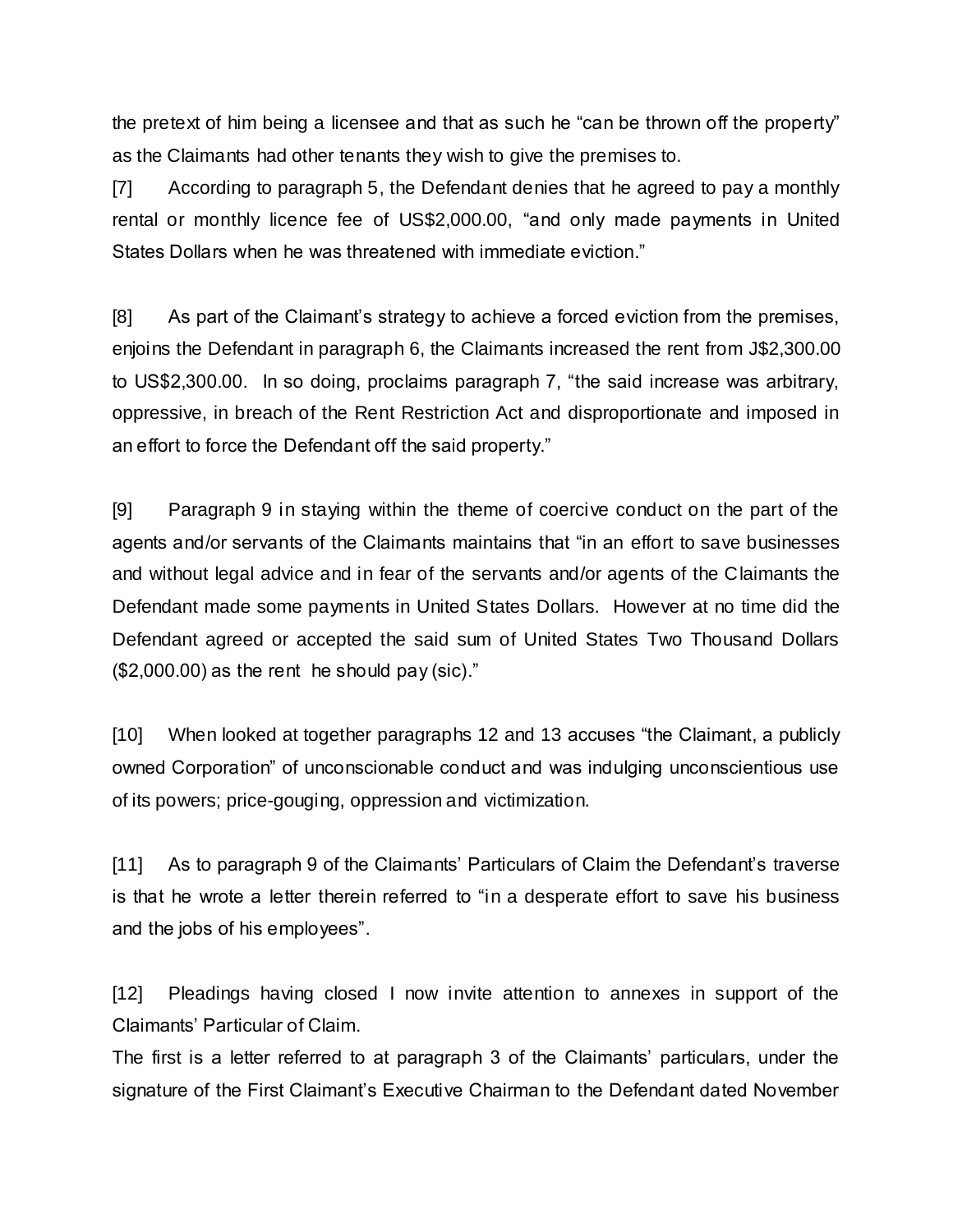4, 2005. Therein it refers to "the new licence to be granted for you to operate a shoe rental business at the Dunn's River Falls and Park" at a fee of US\$2,000.00 per month effective January 1, 2005. (Emphasis mine) This came against the backdrop of submissions by the Defendant as to the extent of the increase in the monthly fee, the letter continued. The Defendant's submission to the Second defendant as to the extent of the increase was overridden, according to the letter, owing to, *inter alia,* "our survey of the visitors renting shoes and the charges indicate the proposed fee is significantly less that the ten percent (10%) of the gross revenue …" In the circumstances , as outlined, the letter solicited that the Defendant comply with the terms on which the defendant "have been allowed to remain on our property and immediately pay the new licence fee" (Emphasis mine). In the penultimate paragraph of the said letter it concludes that once all outstanding amounts have been paid by you, the Corporation is prepared to issue you with a licence under separate cover.

[13] On March 9, 2006 there was follow-up letter from the First Claimant to the Defendant, I shall now state in extensoy the contents of paragraph two thereof: "Please be advised that we wish for you to indicate in writing, on or before March 20, 2006, your proposal to settle these arrears and make your account current, to the St. Ann Development Company Limited, managers of the Dunn's River Falls and Park property on behalf of U.D.C. Failure to settle the account will result in the company taking the necessary steps to recover the amounts outstanding and deny you access to the premises."

[14] By January 8, 2009 a demand letter from the First Claimant to the Defendant threatening a termination of the Defendant's licence and legal action if the arrears were not paid by February 7, 2009.

Years adrift to the First Claimant's letter of November 2005 the Defendant's letter to the First Claimant dated January 27, 2009 was received by the latter on February 7, 2009. It begin, Dear Ms Francis, ostensibly in reference to the First Claimant's legal officer under whose signature the demand letter was penned "Re: Outstanding Licence Fee." After lamenting a downturn in his business which prevented his continued philanthropic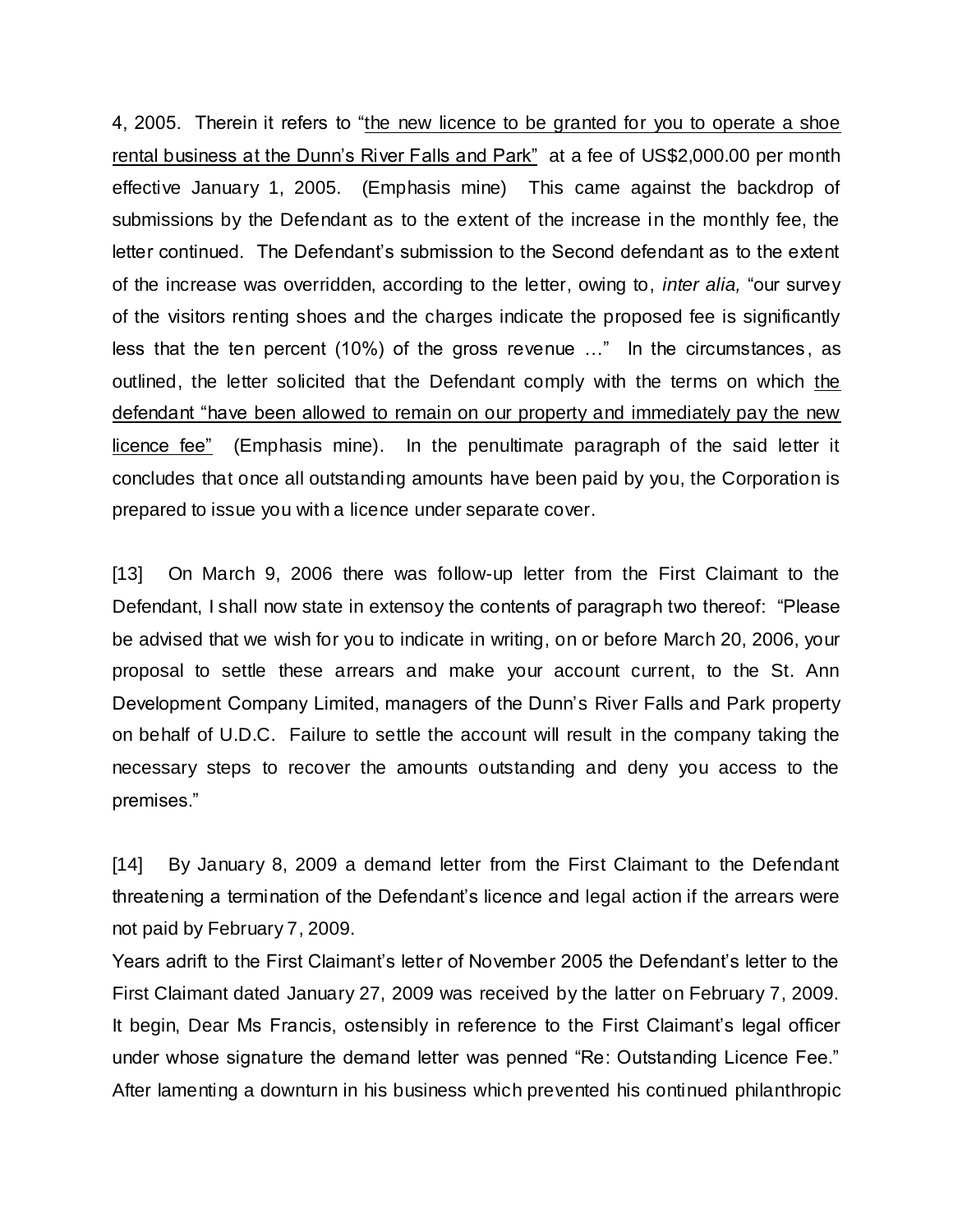contributions to noted entities, he concludes in this fashion: "I am asking for some leniency in the matter and an extension period in which to pay the balance owed to the UDC for these outstanding amounts. I have already started making payments. Your favourable response would be generally appreciated."

[15] Let me now engage the affidavits of Ms. Laura Heron filed in support of the Application for Summary Judgment. The first of which is dated November 28, 2011. At paragraph 5 she depones that the Second Claimant's records reflect the fact that the Defendant has not at all relevant times been one of three shoe rental businesses operating from four stalls at the Dunn's River Park. Further, all operators of stalls are licensees of the Claimants and all pay a licence fee for the use and occupation by them for the purpose of their respective businesses.

[16] The rise in the licence fees about which the Defendant lambasted in his particulars seems to have been the result as paragraph 6 of the said affidavit attests: "The Claimants' records also show that commencing in or about the year 2000, the First Claimant undertook a complete refurbishment and reorganization of the facilities at the Dunn's River Park. All operators of stall and concessions were notified of the nature of the work which was being done. After relocating the Defendant's business to within the compound and after completion and reorganization in or about the year 2004, the deponent continues, the monthly licence fee of J\$2000.00 was increased to US\$2,000.00 plus general consumption tax with effect from January 1, 2005. Letters advising each of the concessionairs of the increased licence fee were sent out on or about October 31, 2004. The Defendant, according to the affiant, failed to respond to that and three subsequent letters sent by the First Claimant to him in the result that he neglected or refused to pay the increased fees. However, the Defendant, years later on January 8, 2009 in response to yet another letter from the First Claimant admitted by letter that he owed outstanding licence fees for his shoe rental concessionary. In that letter he sought an extension of time within which to pay the balance. This is the same letter already adverted to and that is referenced in the Claimant's Particulars of Claim dated January 27, 2009. Subsequently, the Defendant's licence to occupy the space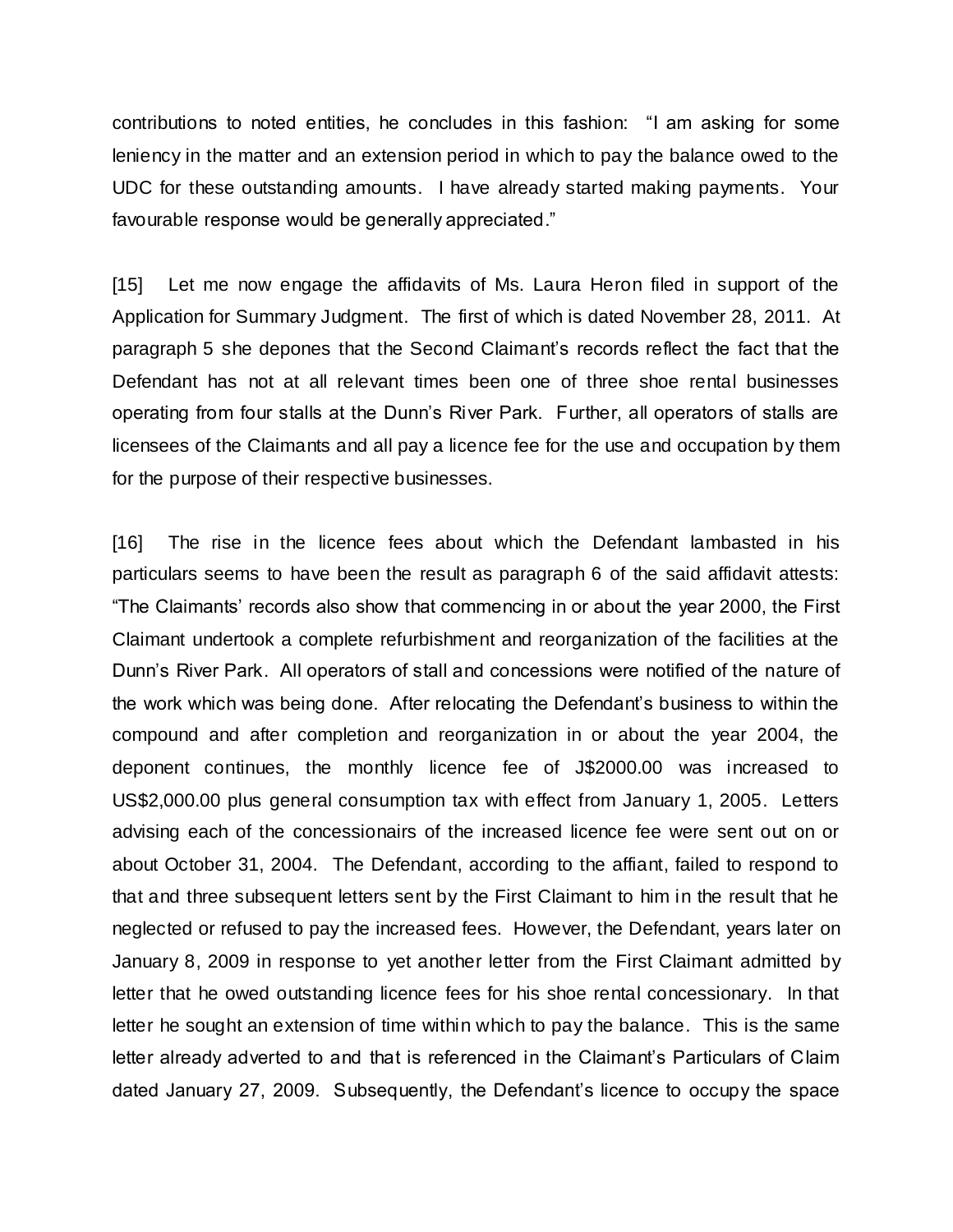provided for his shoe rental business at the Park was terminated by Notice dated March 9, 2009.

[17] In a supplemental affidavit filed on November 22, 2012 the deponent Ms Laura Heron made the poignant unrefuted statement: "All Franchise operators at Dunn's River Falls and Park, including the Shoe Rental Operators of which the Defendant is one, are allowed to be on the premises only during its opening hours from 6.30 a.m. to 6.00 p.m. each. To gain access the Dunn's River Falls and Park on a daily basis, they must go through a security check point at the entrance and be approved as persons who have legitimate business on the premises, each day. Of the franchise holders, including the Defendant and other shoe rental operators attempt to enter the premises outside of the designated period, will be prevented from doing so by the security personell."

I pass in observing that the Respondent filed his response to the Application on the 5<sup>th</sup> day of December 2012 a mere two days before December 7, 2012, the date set for the hearing of the application. I need only observe the stricture of Rule 15.5(2) of the CPR.

## *The Submissions*

[18] In resisting the application for summary judgment the Respondent placed reliance on **Wenlock v Maloney** [1965] 2 E.R. 871, **Drummond Jackson v British Medical Association And Others** [1970] 1 All E.R. 1094; **Abdool Salim Yasseen And Thomas v Attorney General And Another** (1999) 66 WIR 173 and **Investments Inc v Clico Holdings (Barbados) Ltd**. 2006 68 WIR 65. The Respondent also sought to rebut the authority of **Street v Mountford** [1985] L.R. 809.

With economy of effort the Applicant's submission issued with a reminder of the judgment of Lord Woolf MR in **Swain v Hillman** and a rank dismissal of the cases cited by the Respondent.

## *The Law*

[19] Applications for Summary Judgment is governed by Part 15 of the Civil Procedure Rules, 2002. Rule 15.1 grants that the Court may decide a claim or a particular issue without a trial, whereas Rule 15.2 allows the Court to give summary judgment on a claim or on a particular issue if it considers that: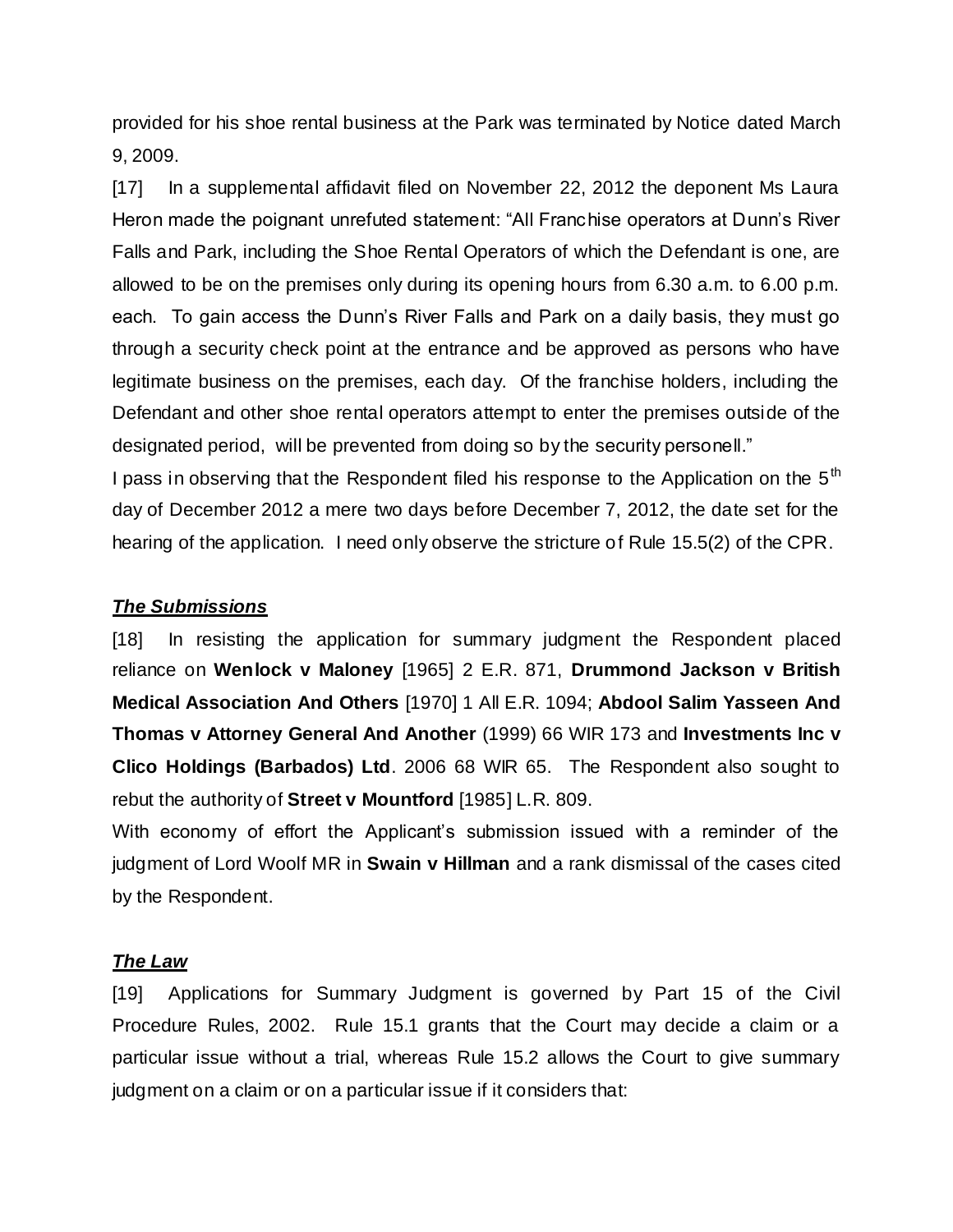- a) …
- b) the defendant has no real prospect of successfully defending the claim or issue.

In this regard, on hearing an application for summary judgment the court may, according to Rule 15.6(1)(a),

- a) give summary judgment on any issue of fact or law whether or not such judgment will bring the proceedings to an end;
- b) …
- c) …
- d) …
- e) Make such other orders as may seem fit.

[20] I wish to draw to the written submissions on the law as filed by the Respondent. I decline the submission that "In proceedings for striking out pleadings, in this case the defence, the Court must first satisfy itself and be sure that there is no reasonable cause of action."

[21] Striking out applications are governed by Part 4 of the CPR . In fact, Rule 26.3(1) mandates that in addition to any powers under these Rules, the Court may strike out a statement of case or part of a statement of case if it appears to the Court:

- a) that there has been a failure to comply with a rule or practice direction or with an order or direction given by the court in the proceedings;
- b) that the statement of case or the part to be struck out is an abuse of the process of the court or is likely to obstruct the just disposal of the proceedings;
- c) that the statement of case or the part to be struck out discloses no reasonable grounds
- d) that the statement of case or the part to be struck out is prolix or does not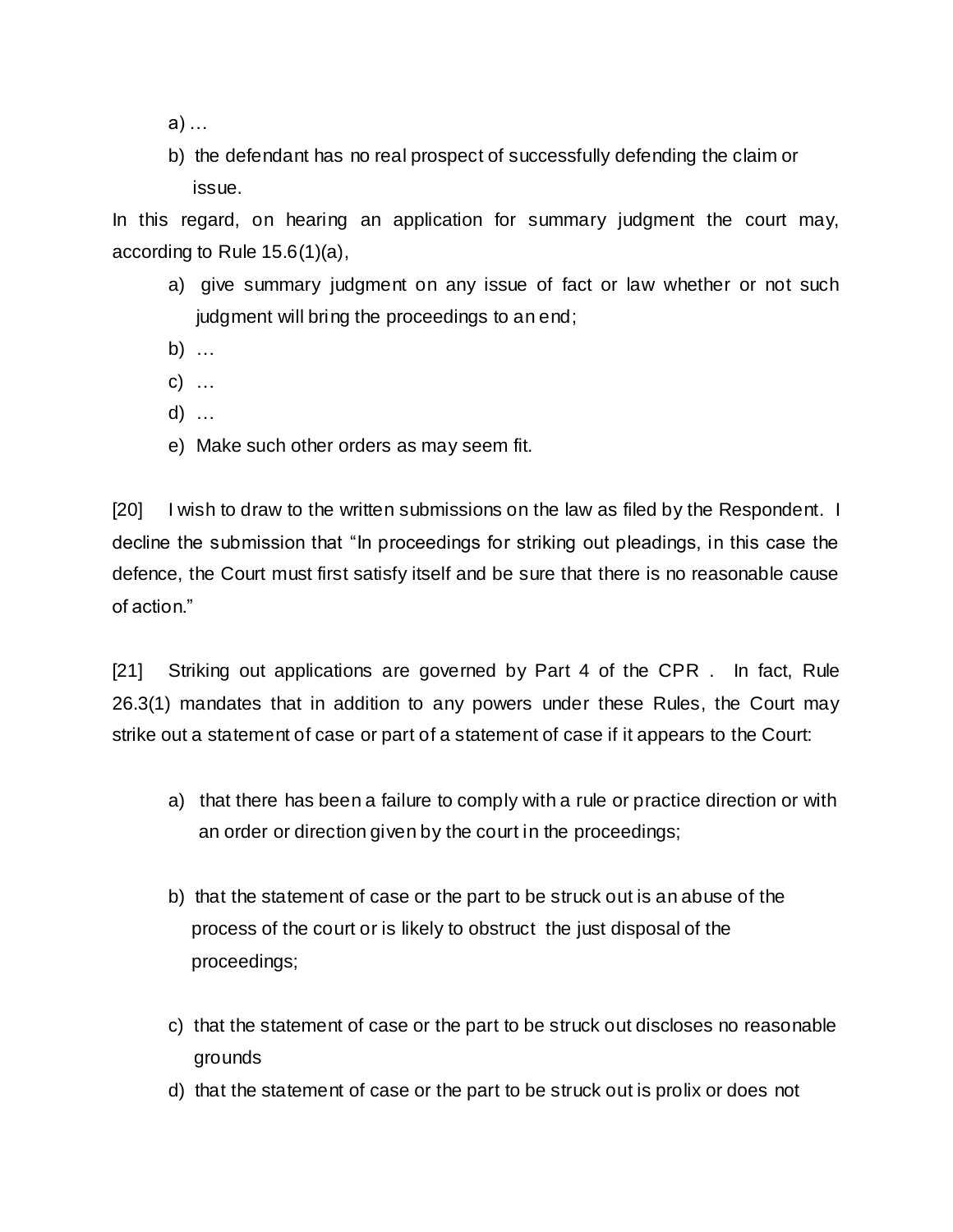comply with the requirements of Parts 8 or 10.

It can generally be summarized that striking out is used as a means of enforcing compliance with the provisions of the CPR, practice directions, court orders and directions which are made at the instance of the Court's case management functions.

[22] So, while I am prepared to concede that there is some overlap between the procedures for Summary Judgment and Striking out they are separate and distinct procedures. It seems to follow to me that, case law appropriate in Striking out applications may be wholly inappropriate for Summary Judgment applications.

[23] In **Wenlock v Moloney And Others**, *supra*, the Defendants applied under the Rules of the Supreme Court and under the inherent jurisdiction of the court to strike out the writ, statement of claim and replies and to stay or dismiss the action on the basis that the pleadings disclosed no reasonable cause of action, and were vexatious and an abuse of the process.

[24] The Court had little difficulty in overruling the decision of the Master to strike out the plaintiff's pleading on the basis that the decision amounted to a trial in chambers without discovery, oral evidence and cross-examination which were not authorized by the rules of the Supreme Court or by a proper exercise of the inherent jurisdiction of the Court.

Not dissimilarly are the cases of **Drummond-Jackson v British Medical Association And Others** *supra* **Abdool Salim Yasseen and Thomas v Attorney General And Another (No. 2)** *supra*, and **M4 Investments Inc. v Clico Holdings (Barbados) Ltd.**  *supra,* are all concerned with the striking out of pleadings.

[25] It is unitarily the position that all of the cited cases relied on by the Respondent were brought under the obsolete Rules of The Supreme Court. The superior Courts in all the above cases were reluctant in countenancing the striking out applications for the reason that such applications should be reserved for 'plain and obvious cases, where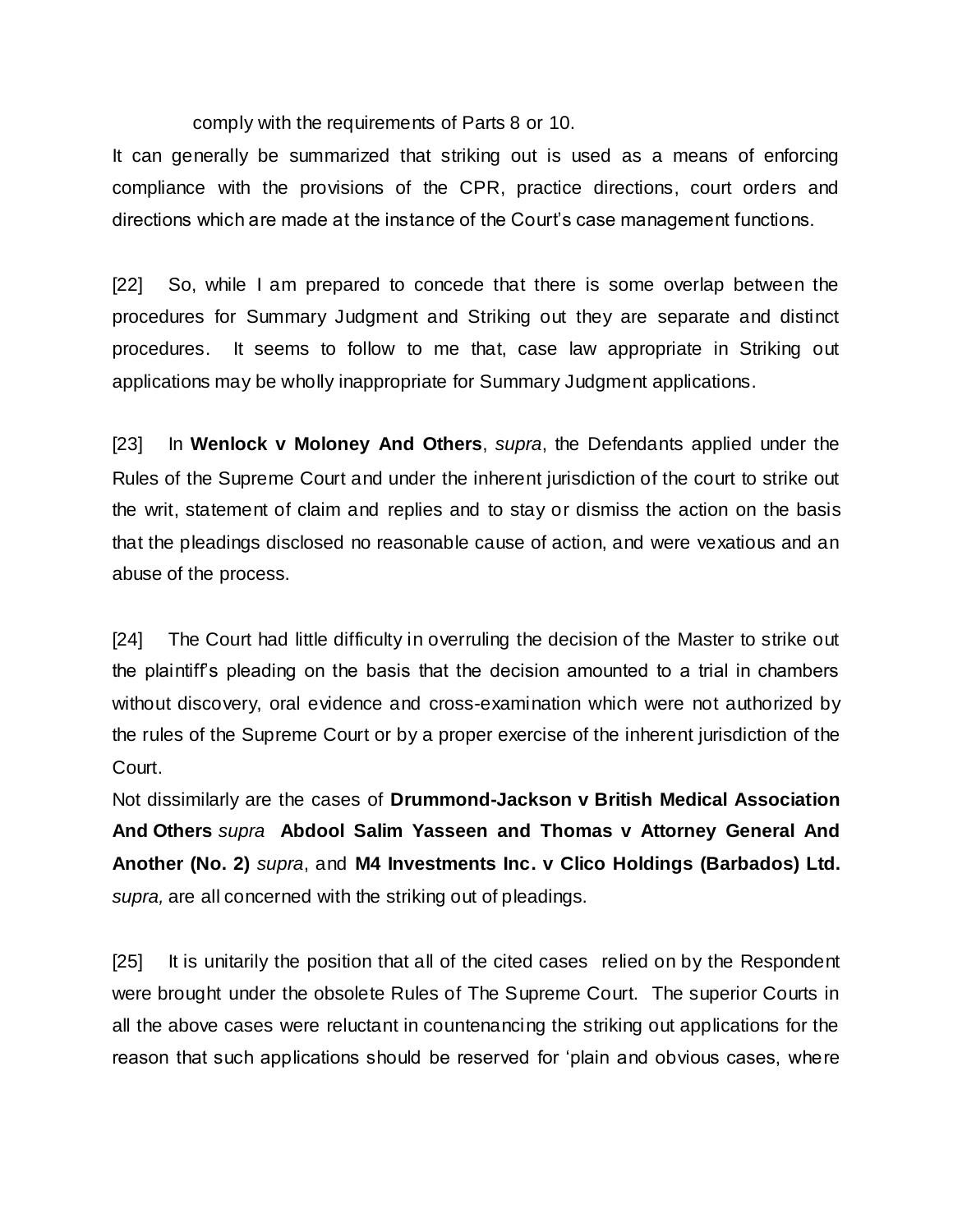the alleged cause of action, on consideration only of the allegations in the pleadings was certain to fail.'

I find that the cited cases are inapplicable to the case under consideration.

- [26] The considerations here are, assuming the Claimants are right, whether:
	- 1. the relationship between the parties can fitly be as that of a licensor/licensee, there being –
		- a) no written intention between the parties for the defendant to have any interest in the land;
		- b) no intention on their part to create a lease or tenancy;
		- c) no fact of exclusive possession being with the Defendant in any portion of the Park: and
	- 2. having agreed to the defence and the admissions as filed by the Defendant, ought summary judgment to be entered in favour of the Applicant.

Before doing so, however, the crucial question is should the contention of the Defendant trump the grant of the Application?

[27] The Defendant says that the issue of whether the Defendant is a tenant or a licensee is an issue that can only be determined at a trial where persons are subject to cross-examination. That the first Claimant by increasing the rent as it did acted in breach of the Rent Restriction Act.

That as the only document evidencing the contract between the parties are receipts on which are endorsed the words "Rental of Shoes Stall-D/River Falls", then the Court should await the trial of this matter in determining the status of the Defendant *vis-à-vis* his being deemed a tenant or a licensee.

[28] In **Street v Mountford** [1985] LR 809 the House of Lords had to determine whether a document intituled "licence agreement" did in fact and law correctly describe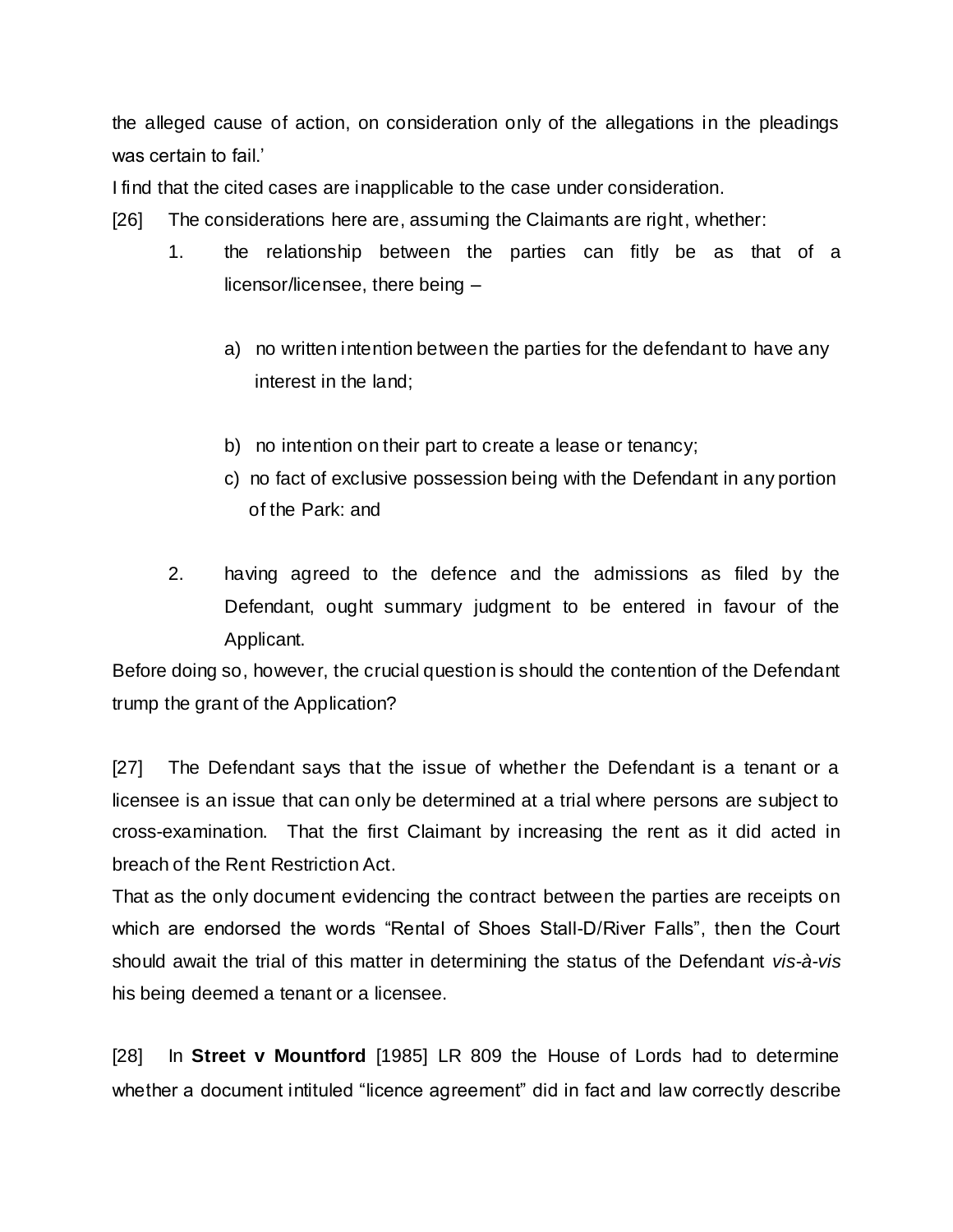the relationship between the parties on its merely saying so. The facts are that by an agreement one "S" granted to "M" the right to occupy two rooms at a stated sum subject to termination by two weeks notice and to other conditions set out in the agreement. The agreement was intituled "licence agreement" and contained a declaration signed by "M" that she understood that the agreement did not give her a tenancy protected under the Rent Act. "M" and her husband moved into the rooms of which they had exclusive possession. Subsequent events caused "S" to approach the court with a view to ascertaining whether the occupancy by "M" was a licence or a tenancy. The Recorder determined that it was a tenancy. The Court of Appeal dissented. The House of Lords in agreeing with the Recorder held that where residential accommodation had been granted for a term at a rent with exclusive possession, where the grantor did not provide neither attendance nor services, the legal consequence was the creation of a tenancy. Thus, despite the rubric of "licence agreement" on its true construction, the agreement had the effect of creating a tenancy.

[29] In arriving at its decision the House of Lords paid particular regard to the well summerised judgment of Windeyer, J in the Australian case of **Radaich v Smith** (1959) 101 CLR 209 at p. 222: "what then is the fundamental right which a tenant has that distinguishes his position from that of a licensee? It is an interest in land as distinct from a personal permission to enter the land use it for some stipulated purpose or purposes. And how is to be ascertained whether such an interest in land has been given? By seeing whether the grantee was given a legal right of exclusive possession of the land for a term or from year to year or for a live or lives. If he was, he is a tenant. And he cannot be other than a tenant, because a legal right of exclusive possession is a tenancy and the creation of such a right is a demise … In right of exclusive possession is secured by the right of a lessee to maintain ejectment and, after this entry, trespass …"

[30] Turning to the current case, it is nigh difficult for the Respondent to maintain that he is a tenant as opposed to being a licensee. Can he seriously contend that the receipts issued to him by the First Claimant which bear the words "Rental of Shoes Stall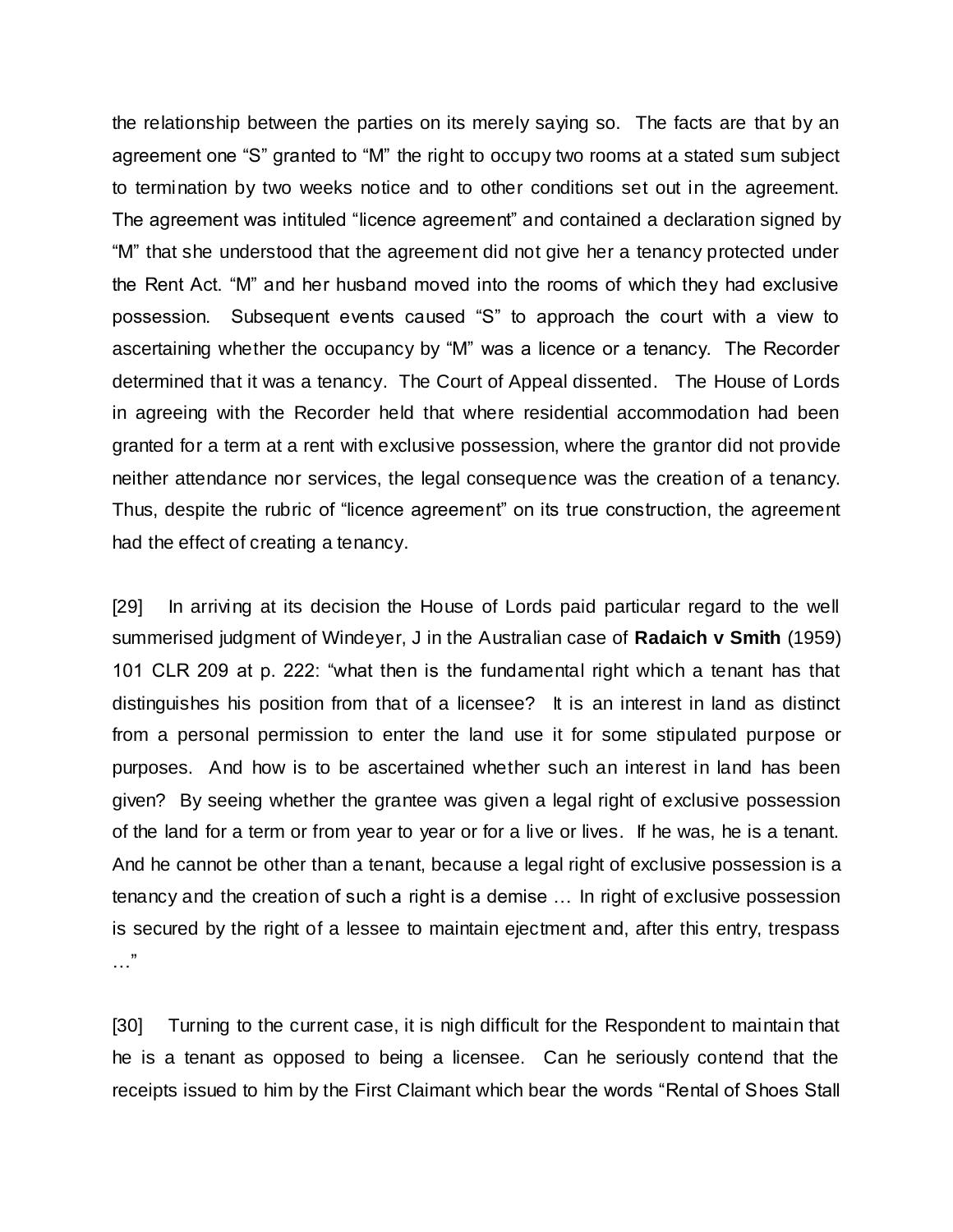D/River Falls" equate to that of a tenancy? **Street v Mountford**, *supra*, is persuasive authority in saying no. On the true construction of the several documents tendered by the Applicant the answer is a categorical no. On now to the principle which informs summary judgment applications.

[31] As already noted the principle involved here is whether the Respondent has a case with a real prospect of success. However, this has to done with regard to the overriding objectives of dealing with the case justly.

[32] In **Swain v Hillman** [2001] 1 All. E.R. 91, Lord Wolf M.R. said that the words 'no real prospect of succeeding' did not mean 'real and substantial' nor does it mean that summary judgment will be granted only if the defence is 'bound to be dismissed at the trial.' In fact, it does not even require compelling evidence. All that is required is enough evidence to raise a real prospect of a contrary case. The defence sought to be argued must carry some element of conviction.

[33] In the instant case the Defendant's mere denial is that he was ever a licensee to the First Claimant. He deplores the claim on the basis that the "increase in rent was arbitrary, oppressive, in breach of the Rent Restriction Act"…; that the conduct of the First Claimant "was unconscionable", that the First Claimant engaged in price-gouging, oppression and victimization.

I find myself unable to say that what the Respondent has put forward amounts to a defence. What he has put forward is his defiance. I need only make reference to the Respondent's letter of January 27, 2009 in response to a series of letters from the First Claimant's Executive Chairman, culminating with that of the Legal Officer to that entity, all of which addressed the issue of "license fees." The Respondent wrote, "Dear Ms Francis, Re: Outstanding Licence Fee, I write in reference to your letter dated January 8, 2009, regarding outstanding licence fees for the shoe rental concession I operate on the Dunn's River Falls property. Due to the financial constraints being experienced by my business, I am unable to honour the increased rate applied to the current fees at this